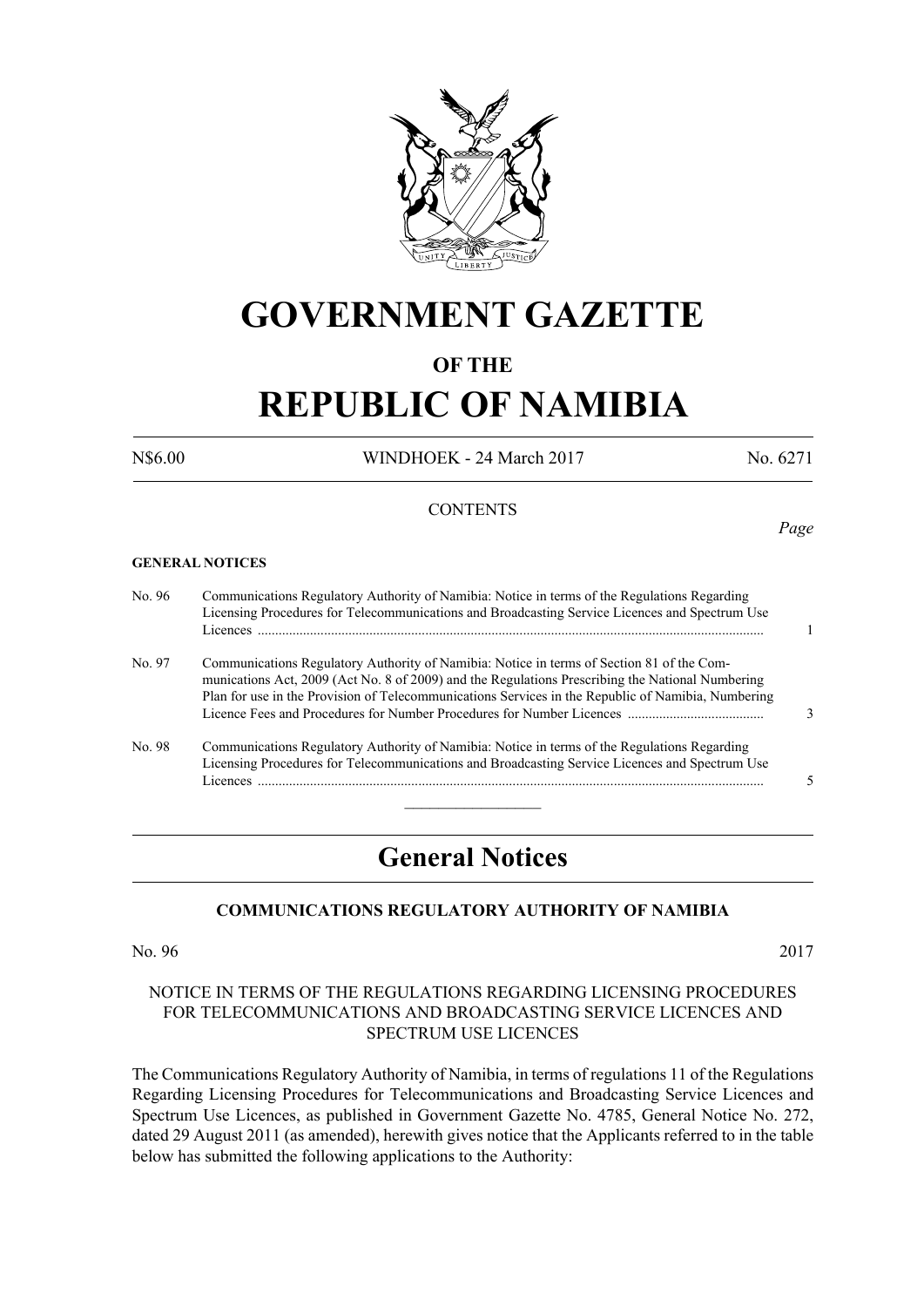| $\mathbf{a}$                              | <b>Broadcasting Service Licences Application</b>           |                                                                                                                                                                                                                      |                                                                                                                                                                                   |                                           |                                                                                                                                 |                                                                          |
|-------------------------------------------|------------------------------------------------------------|----------------------------------------------------------------------------------------------------------------------------------------------------------------------------------------------------------------------|-----------------------------------------------------------------------------------------------------------------------------------------------------------------------------------|-------------------------------------------|---------------------------------------------------------------------------------------------------------------------------------|--------------------------------------------------------------------------|
| <b>Applicants Name;</b>                   | of incorporation;<br>zenship or place<br>Applicant's citi- | Percentage of Stock owned<br>by Namibian Citizens or<br>Controlled by Namibian<br>Namibian Companies<br>Citizens;                                                                                                    | <b>Broadcasting and Telecommuni-</b><br>service licence as contemplated<br>cations Service Licence catego-<br>in the Regulations Setting out<br>Category of Broadcasting<br>ries; | signal distribu-<br>Provision of<br>tion; | sion of broadcasting<br>services intended to<br>intends to use spec-<br>Whether applicant<br>trum in the provi-<br>be provided; | <b>Proof of Applica-</b><br>tion fees paid up<br>to date submit-<br>ted? |
| Namibia TV & DVD<br>Productions CC        | Namibian                                                   | 100%                                                                                                                                                                                                                 | Commercial Broadcasting Service                                                                                                                                                   | Broadcasting<br>Corporation<br>Namibian   | $\rm \bar{R}^1$                                                                                                                 | Yes                                                                      |
| ව                                         | <b>Broadcasting Service Licences Application</b>           |                                                                                                                                                                                                                      |                                                                                                                                                                                   |                                           |                                                                                                                                 |                                                                          |
| <b>Applicants Name;</b>                   | of incorporation;<br>zenship or place<br>Applicant's citi- | Percentage of Stock owned<br>by Namibian Citizens or<br>Controlled by Namibian<br>Namibian Companies<br>Citizens;                                                                                                    | service licence as contemplated<br>in the Regulations Setting out<br>munications Service Licence<br><b>Broadcasting and Telecom-</b><br>Category of Broadcasting<br>categories;   | signal distribu-<br>Provision of<br>tion; | sion of broadcasting<br>services intended to<br>intends to use spec-<br>Whether applicant<br>trum in the provi-<br>be provided; | <b>Proof of Applica-</b><br>tion fees paid up<br>to date submit-<br>ted? |
| Satelio Television Na-<br>mibia (Pty) Ltd | Namibian                                                   | 70%                                                                                                                                                                                                                  | Commercial Broadcasting Service                                                                                                                                                   | Own                                       | $\overline{N}o^2$                                                                                                               | Yes                                                                      |
|                                           |                                                            |                                                                                                                                                                                                                      |                                                                                                                                                                                   |                                           |                                                                                                                                 |                                                                          |
|                                           |                                                            | Applicant intends to utilise is a satellite operated system; hence they do not need a Spectrum Use Licence.<br>The Applicant intends to make use of multiplexing and does therefore not need a Spectrum Use Licence. |                                                                                                                                                                                   |                                           |                                                                                                                                 |                                                                          |

|                                               | <b>Proof of Applica-</b><br>tion fees paid up<br>to date submit-<br>ted?                                                                                                        | Yes                                       |  |
|-----------------------------------------------|---------------------------------------------------------------------------------------------------------------------------------------------------------------------------------|-------------------------------------------|--|
|                                               | ntends to use spec-<br>sion of broadcasting<br>services intended to<br>trum in the provi-<br>Whether applicant<br>be provided;                                                  | $\overline{X}^2$                          |  |
|                                               | signal distribu-<br>Provision of<br>tion;                                                                                                                                       | Own                                       |  |
|                                               | service licence as contemplated<br>in the Regulations Setting out<br>nunications Service Licence<br><b>Broadcasting and Telecom-</b><br>Category of Broadcasting<br>categories; | Commercial Broadcasting Service           |  |
|                                               | Percentage of Stock owned<br>by Namibian Citizens or<br>Controlled by Namibian<br>Namibian Companies<br>Citizens:                                                               | 70%                                       |  |
|                                               | of incorporation;<br>Applicant's citi-<br>zenship or place                                                                                                                      | Namibian                                  |  |
| montranded samus Selvice Ticences & Direction | <b>Applicants Name;</b>                                                                                                                                                         | Satelio Television Na-<br>mibia (Pty) Ltd |  |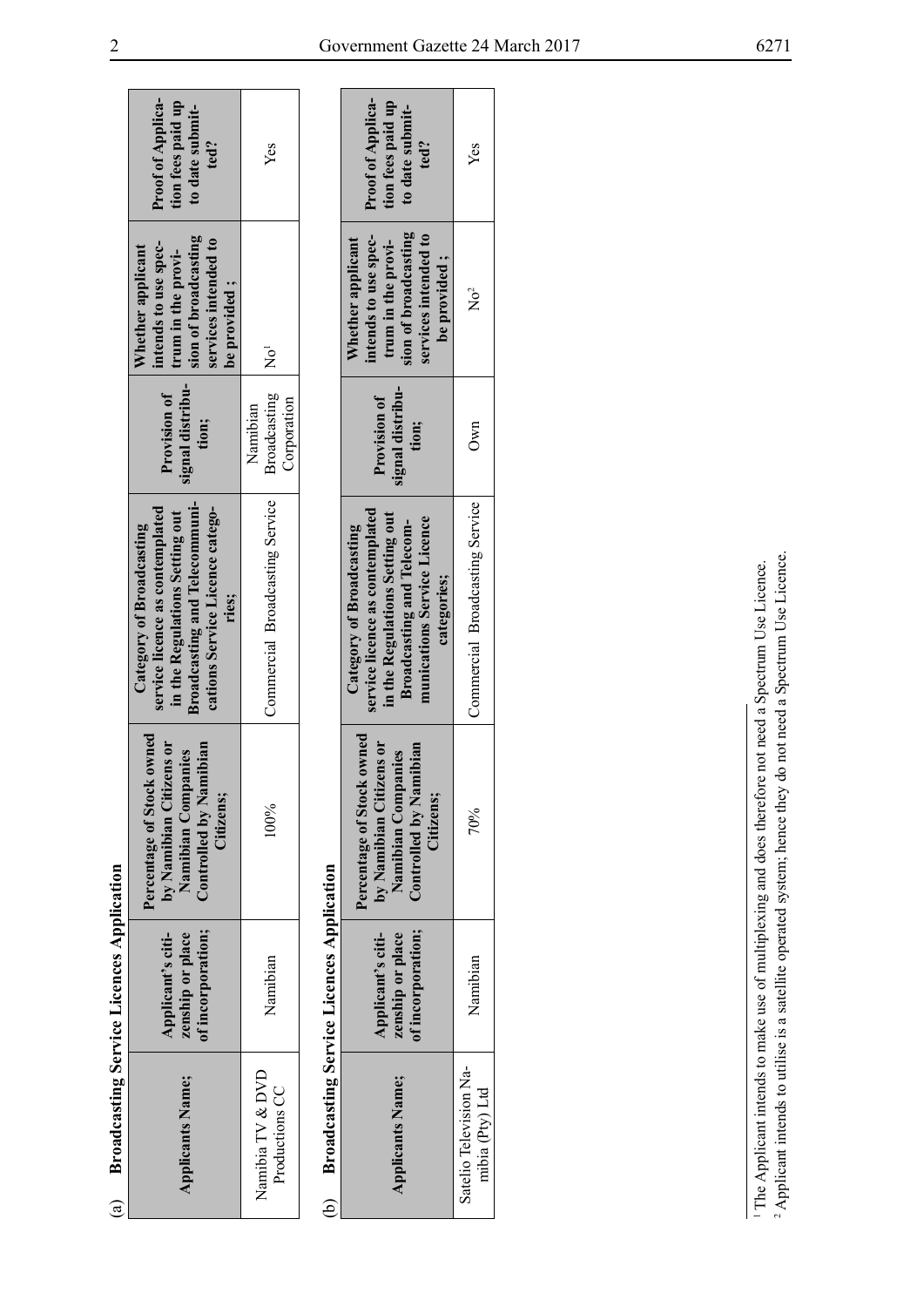The public may submit comments in writing to the Authority within a period of fourteen (14) days from the date of publication of this notice in the *Gazette.*

The applicant may submit written reply comments within fourteen (14) days from the due date of the written public comments.

All written submissions must contain the name and contact details of the person making the written submissions and the name and contact details of the person for whom the written submission is made, fi different and be clear and concise.

All written submissions and reply comments must be made either physically or electronically –

- (1) By hand to the head offices of the Authority, namely Communication House, 56 Robert Mugabe Avenue, Windhoek;
- (2) By post to the head offices of the Authority, namely Private Bag 13309, Windhoek 9000;
- (3) By electronic mail to the following address: legal@cran.na;
- (4) By facsimile to the following facsimile number: +264 61 222790; or
- (5) By fax to e-mail to: 088642748.

#### **F. K. MBANDEKA CHIEF EXECUTIVE OFFICER COMMUNICATIONS REGULATORY AUTHORITY OF NAMIBIA**

#### **COMMUNICATIONS REGULATORY AUTHORITY OF NAMIBIA**

 $\overline{\phantom{a}}$  , where  $\overline{\phantom{a}}$ 

No. 97 2017

#### NOTICE IN TERMS OF SECTION 81 OF THE COMMUNICATIONS ACT, 2009 (NO. 8 OF 2009) AND THE REGULATIONS PRESCRIBING THE NATIONAL NUMBERING PLAN FOR USE IN THE PROVISION OF TELECOMMUNICATIONS SERVICES IN THE REPUBLIC OF NAMIBIA, NUMBERING LICENCE FEES AND PROCEDURES FOR NUMBER PROCEDURES FOR NUMBER LICENCES

The Communications Regulatory Authority of Namibia, in terms of Section 81 of the Communications Act, 2009 (Act No. 8 of 2009) read with Regulation 22 of the "Regulations Prescribing The National Numbering Plan for use in the Provision of Telecommunications Services in the Republic of Namibia, Numbering Licence Fees and Procedures for Number Procedures For Number Licences", in Government Gazette No. 5983, General Notice No. 97, dated 1 April 2016, herewith gives notice that **Demshi Holding Investment (Pty) Ltd** has been awarded a Licence for a number range as attached hereunder.

#### **F. KISHI CHAIRPERSON OF THE BOARD OF DIRECTORS COMMUNICATIONS REGULATORY AUTHORITY OF NAMIBIA**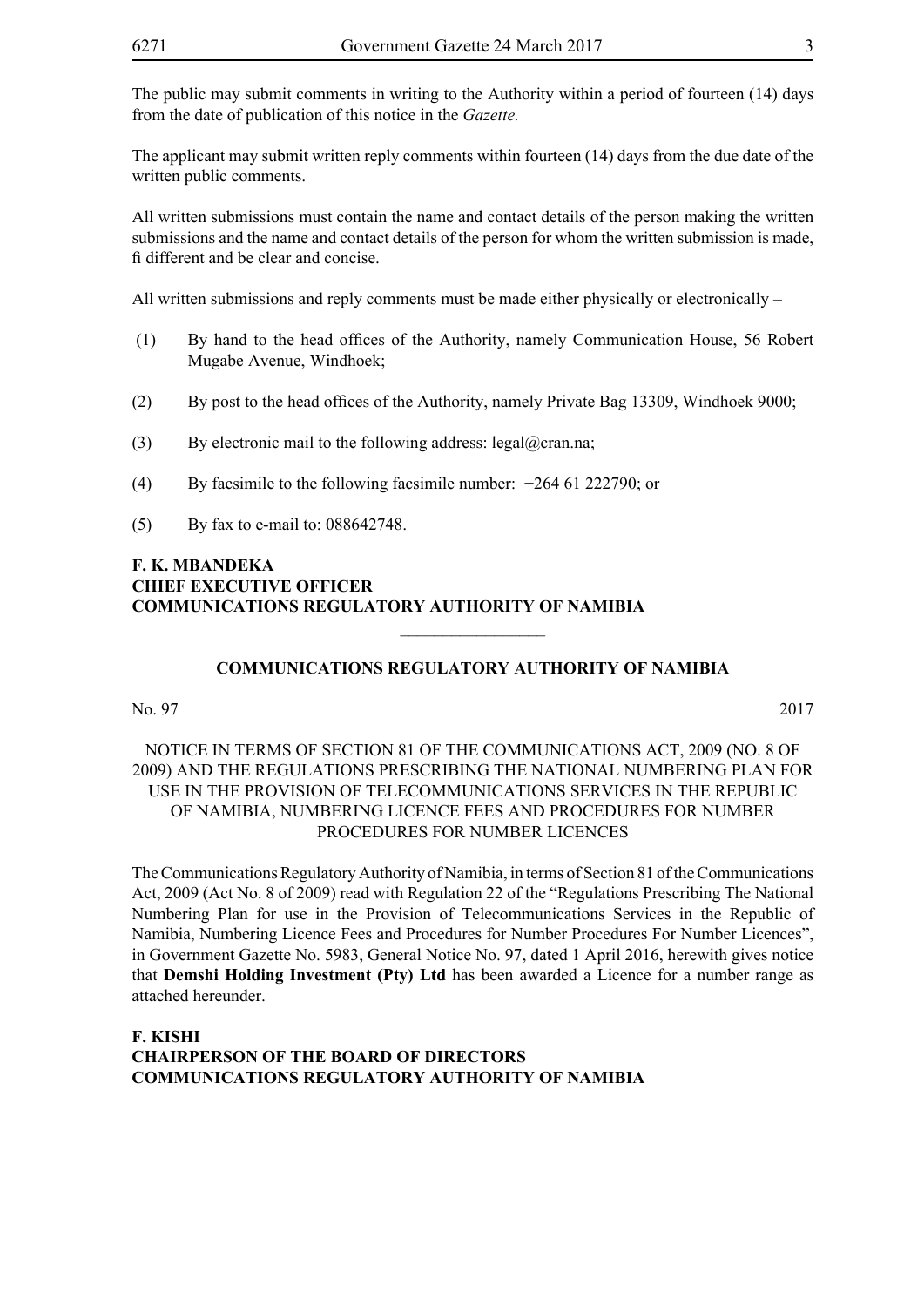

#### **NUMBER LICENCE**

#### **AWARDED TO**

#### **Demshi Investment Holdings (Pty) Ltd**

#### **Address: P.O. BOX 81474, WINDHOEK, NAMIBIA**

This license is awarded in terms of section 81(5) of the Communications Act read with regulation 7 and 22(8) of the Regulations Prescribing the National Numbering for use in the Provision of Telecommunications Service in the Republic of Namibia, Numbering Licence Fees and Procedures for Number Licences.

**The license confers the right to use a block of 100, 000 NUMBERS in the Republic of Namibia as indicate hereunder**

| <b>Leading Digit</b> | ∍se                            | <b>Range</b>        |
|----------------------|--------------------------------|---------------------|
|                      | 82 – Electronic Communications | $0000000 - 0099999$ |

The licence is issued subject to the Communications Act, Regulations made in terms of the Communications Act and Regulations Prescribing the National Numbering Plan for use in the provision of Telecommunications Services in the Republic of Namibia, Numbering Licence Fees and Procedures For Number Licences as published in the Government Gazette No. 5983, General Notice No. 97, dated 1 April 2016.

This allocation shall last until the end of the period of the telecommunications service license issued to the licensee, subject to the payment of annual number license fees as set out in the Regulations. The Authority will issue a renewal letter after proof of payment of the annual licence fee.

It may however, be suspended or cancelled at any time by the Authority in terms of the Communications Act and applicable Regulations.

#### **DATE OF AWARD OF LICENCE: 19 February 2016**

**..............................................**

**FRIEDA KISHI CHAIRPERSON: CRAN BOARD OF DIRECTORS**

 $\overline{\phantom{a}}$  , where  $\overline{\phantom{a}}$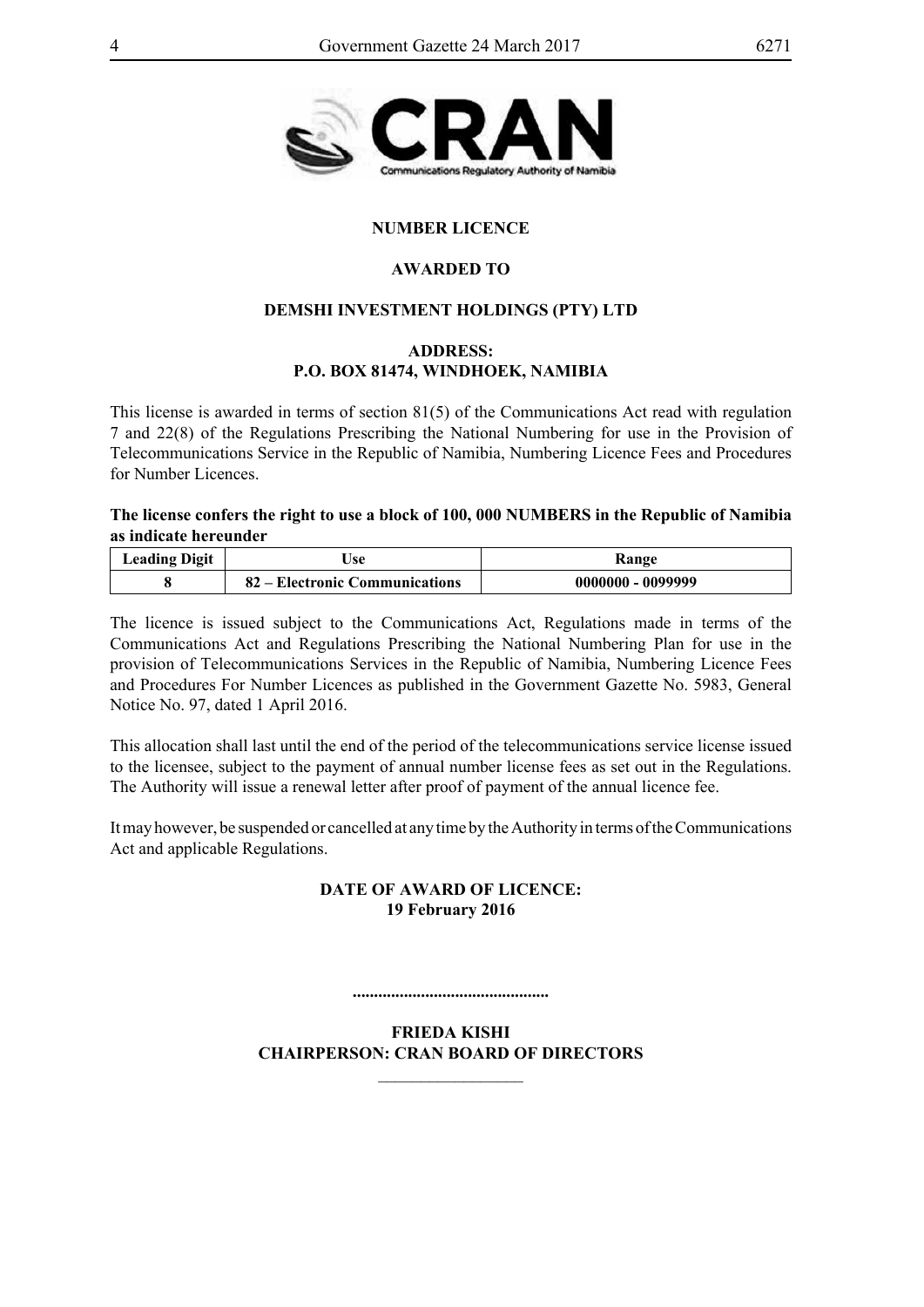#### **COMMUNICATIONS REGULATORY AUTHORITY OF NAMIBIA**

No. 98 2017

#### NOTICE IN TERMS OF THE REGULATIONS REGARDING LICENSING PROCEDURES FOR TELECOMMUNICATIONS AND BROADCASTING SERVICE LICENCES AND SPECTRUM USE LICENCES

The Communications Regulatory Authority of Namibia, in terms of regulations 5A and 11 of the "Regulations Regarding Licensing Procedures for Telecommunications and Broadcasting Service Licences and Spectrum Use Licences", published in Government Gazette No. 4785, General Notice No. 272, dated 29 August 2011 (as amended from time to time), herewith gives notice that the applicants referred to in the table below, submitted the following application to the Authority: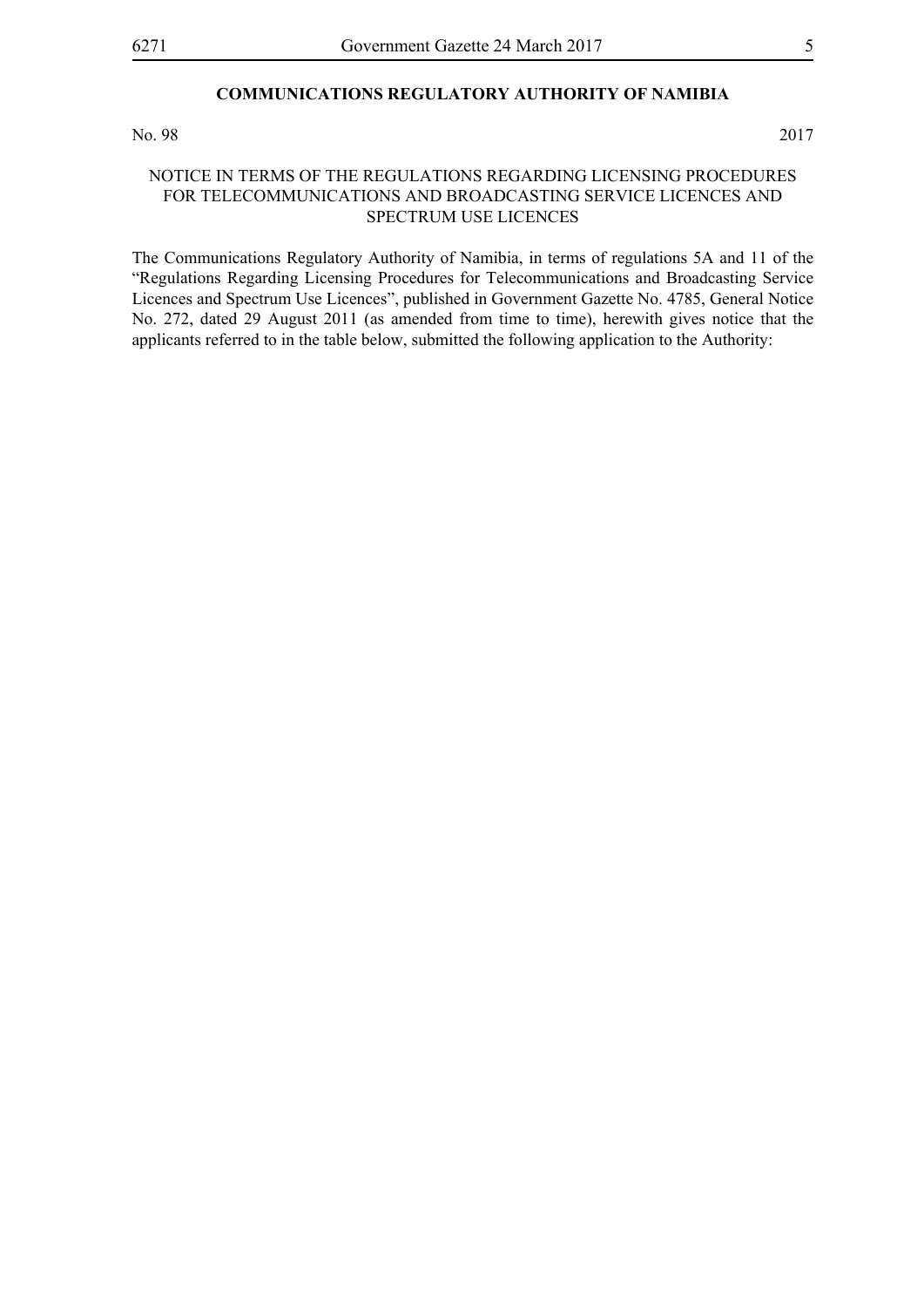| $\sim$ $\sim$ $\sim$ |
|----------------------|
| 1                    |
|                      |
| j                    |
|                      |
| ₹                    |
| ï                    |
| í                    |
|                      |
|                      |
| $\frac{1}{2}$        |
| Ì                    |
| Ĭ                    |
|                      |
| ì                    |
| i                    |
| $\frac{1}{2}$<br>;   |
|                      |
| $\frac{1}{2}$        |
|                      |
|                      |
|                      |
|                      |

|                                                                 | <b>Proof of Application Fees</b><br>Paid Up to Date<br>Submitted?                                                                                         | Yes                                    |
|-----------------------------------------------------------------|-----------------------------------------------------------------------------------------------------------------------------------------------------------|----------------------------------------|
|                                                                 | geographic coverage<br>Description of<br>area(s);                                                                                                         | Republic of Namibia                    |
|                                                                 | <b>Applied for;</b>                                                                                                                                       | Network Facilities<br>Service Licence  |
|                                                                 | Namibian Citizens or Namibian   Category of Licence<br>controlled by Namibian Citizens;<br>citizens or Namibian Companies<br>Percentage of Stock owned by | $00\%$                                 |
|                                                                 | Applicant's Citizenship<br>incorporation;<br>or place of                                                                                                  | Namibia                                |
| <b>Application for Class Network Facilities Service Licence</b> | Applicant;                                                                                                                                                | Namibia Power Corporation<br>(Pty) Ltd |